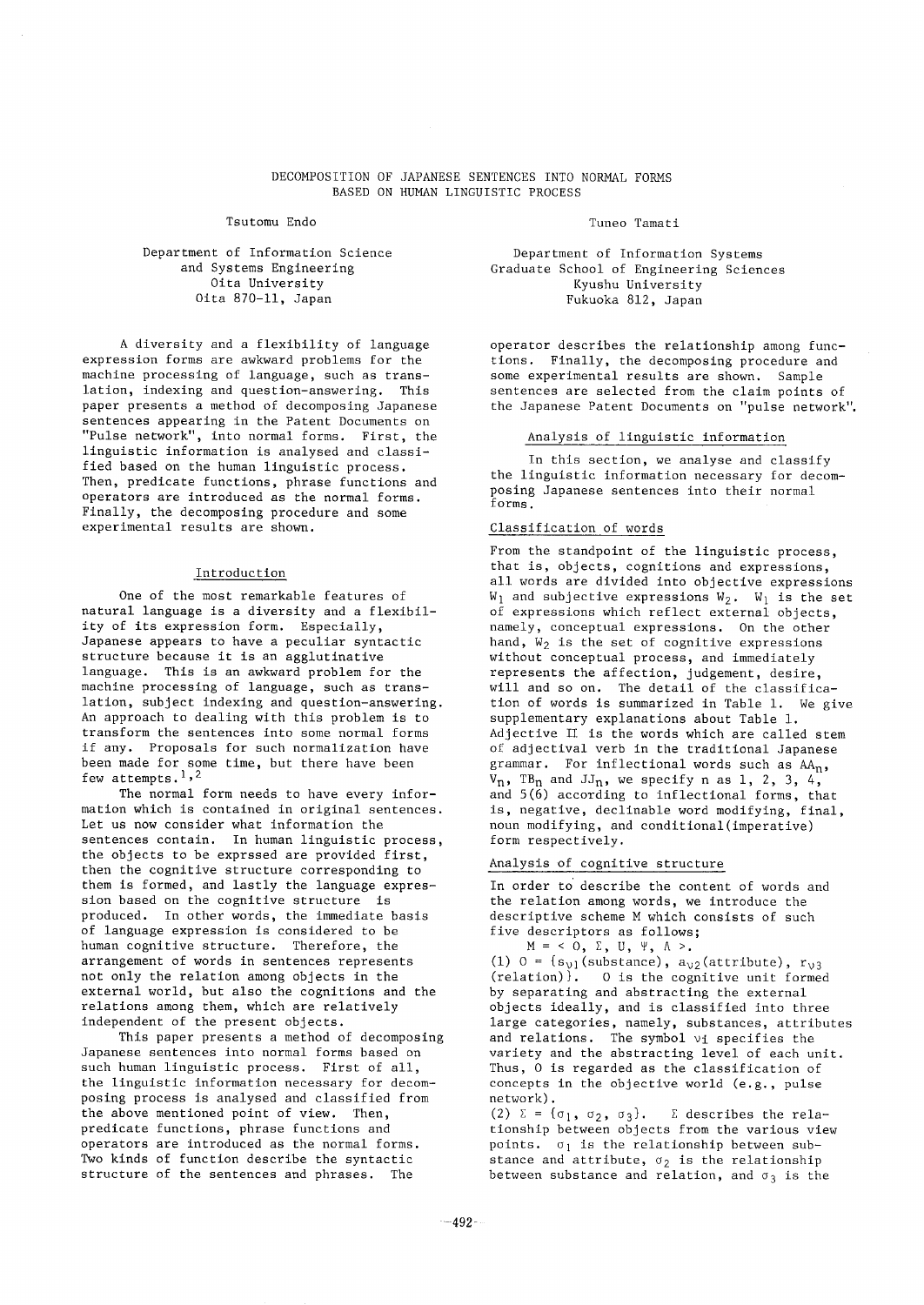**various connection of the same kind of objects. (3) U represents the active cognitions which are relatively independent of concepts. (4) ~ specifies the cognitive behaviors how the speaker cognize the objects. (5)**  $\Lambda = {\lambda_1(\text{tense})}, \lambda_2(\text{anaphora})}.$  A represents

**the relation between a speaker and objects.**   $A$  part of  $0$ ,  $\Sigma$ , U and  $\Psi$  is tabulated in **Table 2-5 respectively.** 

# **Definition of predicate function**

**In this section and following two sections, we define the normal forms of Japanese sentences~ Generally, a sentence expresses the property of an object, or the relationship among objects. The component which indicates such property or relationship, is the predicate of a sentence. So we introduce the function, the constants of which are the predicate and the case postpositions, and the variables of which are noun phrases just in front of case postpositions. This function is called predicate function and is expressed by** 

 $X_1a_1X_2a_2\cdots X_1a_1\cdots X_na_nP$ where X<sub>1</sub>, a<sub>1</sub> and P indicate the noun phrase, the **case postposition and the predicate respectively. [Example]** 

- **I.** (SOOTI) GA (ZIZOKUHA) WO (PULSE) NI KAERU.<br> $X_1$   $a_1$   $X_2$   $a_2$   $X_3$   $a_3$  P **X1 al X2 a2 X3 a3 P (A device converts continuous wave into pulse train.)**
- **2. (DENATU) we (TEIKOOKI) NI KUWAETA.**
- **(Someone applied voltage across a resistor.) 3. (DENRYOKU HENKA) GA TIISAI. (The variation in power is small.)**

**Table i Classification of words** 

|                                 | Category           | Symbol                    | Example |                 |                             |
|---------------------------------|--------------------|---------------------------|---------|-----------------|-----------------------------|
|                                 |                    | Common noun               |         | NA              | transistor                  |
|                                 | Noun               | Attribute                 | Dynamic | <b>NBA</b>      | HASSIN(oscillation)         |
|                                 |                    | noun                      | Static  | <b>NBB</b>      | SEI(plus)                   |
|                                 | (N)                | Abstract noun             |         | NC              | MONO(thing)                 |
|                                 |                    | Pronoun                   |         | ND              | KORE(this)                  |
|                                 |                    | Numeral                   |         | NE              | ICHI(one)                   |
|                                 | Adjective          | Adjective I               |         | AAn             | OOKII(large)                |
| Objective                       | (A)                | Adjective II              |         | AB              | KYUUGEKI (rapid)            |
| expression                      |                    | Common verb               |         | VAn             | KUWAERU (add)               |
| $(W_1)$                         | Verb               | Special verb              |         | VB <sub>n</sub> | HASSIN-SURU(oscillate)      |
|                                 | (V <sub>n</sub> )  | Abstract verb             |         | VCn             | $SURU$ $(do)$               |
|                                 |                    | Uninflected noun modifier | RR      | ARU(certain)    |                             |
|                                 | Atribute<br>adverb | Attribute adverb I        |         | DA              | SIDAINI(gradually)          |
|                                 |                    | Attribute adverb II       |         | DB              | KIWAMETE(very)              |
|                                 | Prefix             |                           |         |                 | $HU$ (non-)                 |
|                                 | Suffix             | Nominal suffix            |         | TA              | KA(-ize)                    |
|                                 |                    | Verbal suffix             |         | $TB_T$          | SASERU(make)                |
|                                 | Special symbols    |                           |         |                 | r. (, )                     |
|                                 |                    | Compound word             |         |                 | KAKAWARAZU<br>(in spite of) |
|                                 | Auxiliary verb     |                           |         | $JJ_n$          | Y00(w111)                   |
|                                 | Post-              | Case postposition         |         | XA              | GA, NO, NI                  |
|                                 | position           | Dependent postposition    |         | XB              | WA, MO                      |
| Subjective                      | (X)                | Adverbial postposition    |         | XC              | DAKE(only), NADO            |
| expression<br>(W <sub>2</sub> ) |                    | Conjunctive postposition  |         | XD              | TO, TEMO                    |
|                                 | Conjunction        |                           |         | CC.             | OYOBI(and)                  |
|                                 | Assertive adverb   |                           |         | YY              | MOSI(1f)                    |
|                                 | Punctuation        | Comma                     |         | ZA              |                             |
|                                 | points             | Period                    |         | ZB              |                             |

# **Table 2 List of descriptor O**

| Symbol             | Descripter                               | Example                          |
|--------------------|------------------------------------------|----------------------------------|
|                    |                                          |                                  |
| s                  | Substance                                |                                  |
| $\mathbf{s}_1$     | Material substance                       | MONO(thing)                      |
| $s_{11}$           | Body (or Object)                         | TAI (body)                       |
| $s_{111}$          | Functional body                          | HUKA(load)                       |
| $s_{1111}$         | Circuit element                          | trannsistor, diode, condenser    |
| $s_{1112}$         | Circuit device                           | HASSINKI(oscillator)             |
| $s_{1113}$         | Device or System                         | KEISANKI(computer)               |
| $s_{112}$          | Material                                 | HANDOOTAI(semiconductor0         |
|                    | Particle                                 |                                  |
| $s_{113}$          |                                          | DENSI(electron)                  |
| $s_{114}$          | Abstract group                           | TUI(pair), GUN(group)            |
| $s_{12}$           | Phenomenon                               |                                  |
| $s_{121}$          | Wavy phenomenon                          | pulse, SEIGENHA (sine wave)      |
| $s_{122}$          | Electric phenomenon                      | DENATU(voltage), DENRYOKU(power) |
| $\mathbf{s}_{123}$ | Functional phenomenon                    | SINGOO(signal)                   |
| $s_{124}$          | Other phenomenon                         | ZATUON(noise)                    |
| $s_{125}$          | Attribute phenomenon                     | drift                            |
| $s_2$              | Ideal substance                          | KOTO (event)                     |
| $s_{21}$           | View points                              |                                  |
| $s_{211}$          | Characteristic                           | Zener TOKUSEI (characteristic)   |
| $s_{212}$          | Type                                     | KATA(type), pattern              |
| $s_{213}$          | Quantity                                 | RYOO(quantity)                   |
| $s_{2131}$         | Impedance                                | TEIKOO(resistance)               |
| s <sub>2132</sub>  | Wavy quantity                            | SYUUHASUU (frequency)            |
| $^{5214}$          | State                                    | ZYOOTAI(state)                   |
| $s_{215}$          | Property                                 | SINRAISEI(reliability)           |
| $s_{216}$          | Shape                                    | KUKEI (rectangle)                |
| 5217               | Degree                                   | HODO(degree), level              |
| $s_{218}$          | Value                                    | ATAI, TI(value)                  |
| $s_{219}$          | Content                                  | NAIYOO(content)                  |
|                    | Number                                   | 0, 1, 2, 3, 4                    |
| $s_{22}$           | Method                                   |                                  |
| $s_{23}$           | Space                                    | HOOHOO(way), SYUDAN(method)      |
| 5 <sub>3</sub>     |                                          |                                  |
| $s_{31}$           | Direction                                | ZYUN-HOOKOO(foward direction)    |
| $s_{32}$           | Place                                    | TEN(point)                       |
| $s_{321}$          | Terminal                                 | collector, emitter               |
| $s_{33}$           | Pass                                     | pass, loop                       |
| $s_{34}$           | Boundary                                 | limit                            |
| $s_{35}$           | Part of substance                        | HEN(side), peak                  |
| $s_{36}$           | Scope                                    | HANI(scope)                      |
| $s_{\rm h}$        | Time                                     |                                  |
| $s_{41}$           | Temporal point                           | TOKI(time)                       |
| $s_{42}$           | Time interval                            | KIKAN(time period)               |
|                    |                                          |                                  |
| a                  | Attribute                                |                                  |
| $a_1$              | Dynamic attribute                        |                                  |
| $a_{11}$           | Operation                                | SURU(do), SASERU(make)           |
| $a_{111}$          | Concrete operator                        | ASSYUKU(compress), control       |
| $a_{12}$           | Event                                    |                                  |
| $a_{121}$          | Change                                   | KAWARU (change)                  |
| $a_{1211}$         | Process of change                        | ZOOKA(increase), KOOKA(drop)     |
| $a_{1212}$         | Effect of change                         | HOOWA(saturate), KOSYOO(trouble) |
| $a_{122}$          | Remove                                   | NAGARERU(float)                  |
| $a_{1221}$         | Place of removal                         | TOORU9pass)                      |
| $a_{123}$          | Input/Output                             |                                  |
| $a_{1231}$         | Input                                    | KUWAERU(add), ATAERU(give)       |
| 21232              | Output                                   | HASSEI (generate)                |
|                    | Continuation                             | ZIZOKU (continue)                |
| $a_{124}$          | Movement                                 | DOOSA(work)                      |
| a <sub>125</sub>   | Concrete movement                        | KY00SIN(resonance)               |
| 31251              | Display                                  | HYOOZI(display, show)            |
| $a_{126}$          |                                          | KAISI(start)                     |
| $a_{127}$          | Start and stop<br>Ceneration of relation |                                  |
| $a_{13}$           |                                          | SETUZOKU (connect )              |
| $a_{131}$          | Connection                               | HIRAKU(open), switch             |
| a <sub>132</sub>   | Switching                                |                                  |
| $a_{133}$          | Composition                              | KUMIAWASERU (combine)            |
| $a_{134}$          | Addition                                 | TUKERU (attach)                  |
| $a_{135}$          | Separation                               | BUNRI (separate)                 |
| $a_{14}$           | Action                                   |                                  |
| $a_{141}$          | Usage                                    | SIYOO, TUKAU(use)                |
| 1142               | Judgement                                | HANBETU (discriminant)           |
| $a_{143}$          | Determination                            | SADAMERU(settle), KIMERU(decide) |
| $a_{15}$           | Passive                                  | RARERU, HI                       |
| $\mathbf{a}_2$     | Static attribute                         |                                  |
| $a_{21}$           | Possibility                              | DEKIRU(be able to)               |
| $a_{22}$           | Difference of quality                    | OOKII(large), YOI(good)          |
| $a_{23}$           | Property                                 | SENKEI(linear), digital          |
| $a_{24}$           | Relational attribute                     |                                  |
| $a_{241}$          | Positional relation                      | TYOKURETU(series)                |
| $a_{242}$          | Difference                               | HITOSII(equal), TIGAU(differ)    |
| $a_{243}$          | Conformity                               | MUKU(fit)                        |
| $a_{244}$          | Dependency                               | DOKURITU (independent)           |
| $a_{245}$          | Possession                               | MOTU(have, own)                  |
|                    | Opposition                               |                                  |
| 3246               | Necessity                                | HANTAI (opposite)                |
| $a_{247}$          | Temporal relation                        | HITUYOO(necessary)               |
| $a_{248}$          | Other relation                           | TUNE(always, usually)            |
| 8249               |                                          | SOOHOTEKI (complementary)        |
| a 25               | Existence                                | ARU(exist), NAI(empty)           |
| $a_{26}$           | Comparison of degree                     | KIWAMETE (very, much)            |
| $a_{27}$           | Circumstances                            | ANZEN(safety), HEIKOO(balance)   |
| $a_{28}$           | Rank                                     | SYU(main), KIZYUN(standard)      |
| $a_{29}$           | Abstract situation                       | SIDAINI(gradually)               |
| r                  | Relation                                 |                                  |
|                    | Position                                 |                                  |
| $\mathfrak{r}_1$   | Front and rear                           | MAE(in front of, before)         |
| $r_{11}$           | Midway                                   |                                  |
| $r_{12}$           | Reference                                | AIDA, KAN(between)               |
| r <sub>2</sub>     |                                          |                                  |
| $\mathbf{r}_{21}$  | Complement                               | HOKA (other)                     |
| r <sub>3</sub>     | Causal relation                          |                                  |
| $\mathbf{r}_{4}$   | Correspondence                           |                                  |
| r <sub>5</sub>     | Whole and part                           |                                  |
| $\mathbf{r}_{51}$  | Part                                     | BUBUN(part)                      |
| $r_{6}$            | Arithmetic relation                      | HI(ratio), HANBUN(half)          |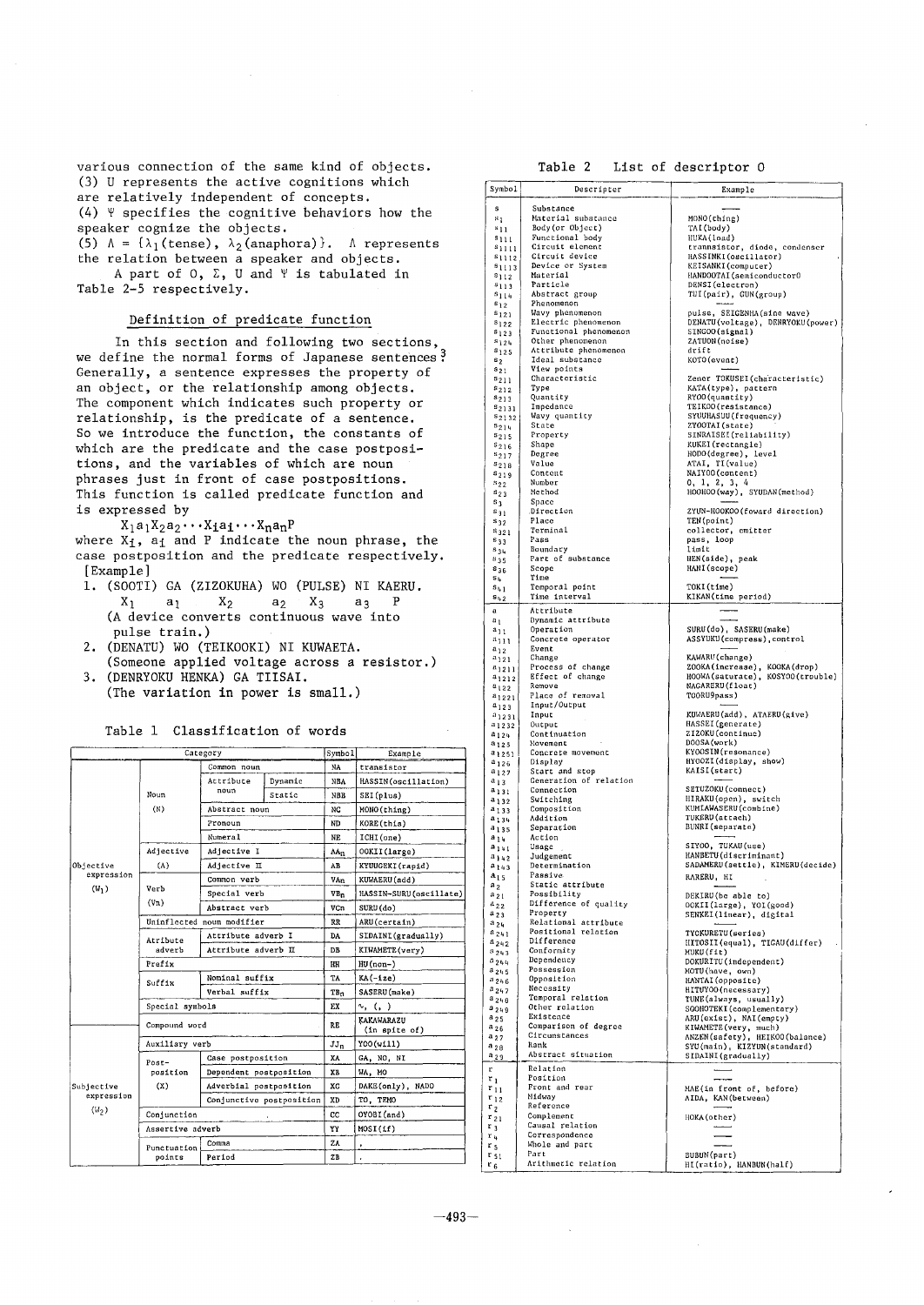**However, a predicate P has a variety of expression form in Japanese. For example, a verb is frequently connected with some auxiliary verbs(e.g., NAl(negative), TA(past)) or verbal suffixes(e.g., RARERU(passive), SASERU(causative)). Therefore, we decompose the predicate P into objective expression Po and subjective expression Ps. Then, we define the basic predicate function as the function which donsists of the**  following four kinds of predicate P<sub>O</sub>P<sub>S</sub>.

- **(i) Po(Final form of verb) Ps(Zero element of speaker's judgement),**
- **(2) Po(Final form of adjective I) Ps(Zero element of speaker's judgement),**
- **(3) Po(Adjective ~) Ps(Judgement expression "DA(be)"),**
- **(4) Po(Noun) Ps(Judgement expression**   $"DA(be)''$ ).

**The application of operators presented in next section, inflects the form of Po or Ps. Other predicate functions are defined by the application of operators to basic predicate functions. Thus, the predicate functions are classified as follows.** 

| Predicate |
|-----------|
| functio   |

**f Constant function**  (ideomatic expression) **function Basic predicate function Derivative function** 

**The predicate generally represents some attribute concept. Unlike substances an attribute does not occur alone. It arises accompanying substances. When we cognize an attribute as the concept, there exist some substances which accompany this attribute. The variables corresponding to these substances are called obligatory variables of the predicate, and the case postpositions, obligatory ones aei. On the other hand, one substance usually accompanies various kinds of attribute, and is related to other substances as a mediation of this attribute. In the predicate function, the variables corresponding to such attributes and substances are called facultative variables, and the case postpositions, facultative ones aoi.** 

**The variables of a predicate function have some domains of their own, that is to say, substitutable word classes. So we specify the domain of variables in terms of the descriptor O. Also, the relationship between the predicate and each variable is given by the descriptor E. These are summarized in Table 6.** 

## **Definition of operators**

**The operator produces a new function from one or two functions. They are classified into**  six groups, that is, modal(F<sub>I</sub>), nominalization  $(F_{II})$ , embedding(f<sub>III</sub>), connecting(F<sub>IV</sub>), elliptical(F<sub>V</sub>) and anaphoric operator(F<sub>VI</sub>).

#### **Modal operator**

**The modal operators consist of the objective expressions Fil(e.g. , abstract verb, verbal suffix, a part of prefix) and the subjective expressions Fi2(e.g. , auxiliary verb, adverbial**  postposition). F<sub>I1</sub> applies to P<sub>0</sub> of the predi-

|                  | Symbol           | Descripter                                           | Example                                                                 |  |  |
|------------------|------------------|------------------------------------------------------|-------------------------------------------------------------------------|--|--|
|                  | $\sigma_{1,1}$   | Simple connection between<br>substance and attribute | (IMPEDANCE) GA TAKAI<br>(The impedance is high.)                        |  |  |
|                  | $\sigma_{1,2}$   | Object of action<br>or operation                     | (SINGOO) WO ZOOHUKU-SURU<br>(A thing amplifies signal.)                 |  |  |
|                  | $\sigma_{1.3}$   | Starting point in action                             | (TRANSISTOR) KARA NARU<br>(A thing consists of transistor.)             |  |  |
|                  | $a_{1,4}$        | Finishing point in action                            | (SAIDAITI) NI TASSURU<br>(A thing amounts to maximum value.)            |  |  |
| $\sigma_1$       | $\sigma_{1.5}$   | Opponent in mutual action                            | (DIODE) TO KETUGOO-SURU<br>(A thing connects with diode.)               |  |  |
|                  | $\sigma$ 1.6     | Standard or reference                                | (ZATUON) NI YORU<br>(A thing depends on noise.)                         |  |  |
|                  | $\sigma_{1,7}$   | Way or means                                         | (PULSE) DE HANTEN-SURU<br>(A thing turns with pulse.)                   |  |  |
|                  | 3.1 <sup>D</sup> | Spatial positioning                                  | (COLLECTOR KAN) NI ARU<br>(A thing is between collectors.)              |  |  |
|                  | $q_{1.9}$        | Temporal positioning                                 | (TOKI) NI NAGARERU<br>(A thing floats when $\cdots$ .)                  |  |  |
|                  | $\sigma_{1.10}$  | Others                                               | (YOO) NI KETUGOO-SURU<br>(A person connects a thing so as $to\cdots$ .) |  |  |
| $\sigma_2$       |                  | Substance with the<br>relation                       | $ALDA{r_1}$ , *02*832, $r_1$ 2*02*842}<br>(space or time between  )     |  |  |
|                  | $\sigma_{3,1}$   | Order of substance                                   | DAI (2) (TRANSISTOR)<br>(second transistor)                             |  |  |
|                  | $\sigma_{3,2}$   | Number of substance                                  | (2) KO NO (TRANSISTOR)<br>(two transistors)                             |  |  |
| $\sigma_{\rm R}$ | 03.3             | Property of substance                                | (PULSE) NO SYUUHASUU<br>(frequency of pulse train)                      |  |  |
|                  | $\sigma_{3,4}$   | Material of substance                                | (HANDOOTAI) (DIODE)<br>(semiconductor diode)                            |  |  |
|                  | $\sigma_3$ , 5   | Unit of substance                                    | (400 NM) NO (HATYOO)<br>(wavelength of 400 nm.)                         |  |  |
|                  | $\sigma_{3.6}$   | Various connection<br>among attributes               | (HEIRETU) (SETUZOKU)<br>(parallel connection)                           |  |  |

**Table 4 List of descriptor U** 

| Symbol           | Descripter                             | Example of subjective expressions |  |  |
|------------------|----------------------------------------|-----------------------------------|--|--|
| u.               | Affirmative judgement                  | DA, ARU (be, do)                  |  |  |
| 0.9              | Negative judgement                     | NAI, NU (not)                     |  |  |
| 0 <sub>3</sub>   | Special judgement                      | WA, MO                            |  |  |
| $\mathbf{u}_h$   | Universal judgement                    | W٨                                |  |  |
| u <sub>5</sub>   | Purpose or aim                         |                                   |  |  |
| $\mathfrak{u}_6$ | Will                                   | U, YOO (will, shall)              |  |  |
| u,               | Assumption                             | BA, MOSI (if)                     |  |  |
| $u_B$            | Certification                          | TΑ                                |  |  |
| uq               | Inference                              | U. TABUN (probably)               |  |  |
| $u_{1,0}$        | Desire                                 |                                   |  |  |
| $u_{11}$         | Natural judgement                      | BEKI (should, have to)            |  |  |
| $u_{12}$         | Instance                               | $NADO$ $( \cdots$ so on)          |  |  |
| $u_{13}$         | toward ideal<br>Limitation<br>premises | DAKE (only)                       |  |  |
| սլդ              | Exess                                  | MADE (even)                       |  |  |

Table **5 List of descriptor** 

| Symbo1     | Cognitive behavior                                |
|------------|---------------------------------------------------|
| Ψn         | Cognizing object O faithfully                     |
| $\psi_1$   | Cognizing attribute a as substance                |
| ゆっ         | Cognizing static attribute a dynamically          |
| ψg         | Cognizing dynamic attribute a statically          |
| Փո         | Cognizing causal relation of events backward      |
| ψs         | Cognizing U as objective substance ideally        |
| ψg.        | Cognizing U as objective attribute ideally        |
| ψ7         | Cognizing one object concretely and abstractly    |
| ψa         | Cognizing a degree of attribute as quantity       |
| $\psi_{9}$ | Cognizing one object from the various view points |
| ψ1ο        | Conjunctive enumeration                           |
| $0_{11}$   | Disjunctive enumeration                           |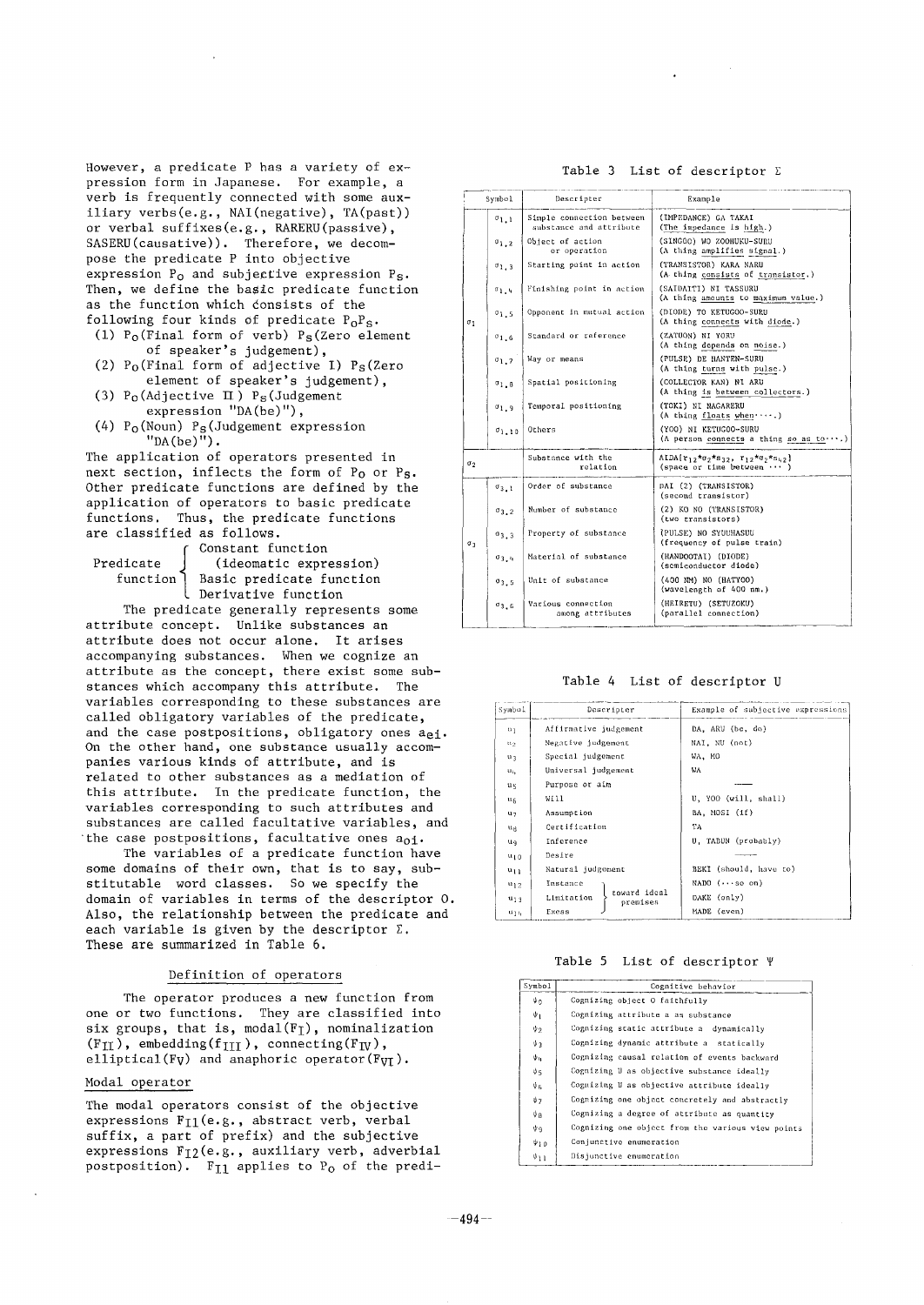**cate, and varies the mode of the attribute which is expressed by the function. On the other hand, FI2 applies to Ps, and varies the mode of the judgement. An example of FII and FI2 are shown in Table 7-8 respectively.** 

### **Nominalization operator**

**The nominalization operators apply to one predicate function and nominalize it in the following way.** 

 $(1)$  f $_{\text{II}}$  : Cognizing one of the objects **expressed by the predicate function, as the substance with attribute.** 

**(DIODE) GA (HOODEN ZIKAN) WO HAYAMERU.** 

- **(A diode advances the time of discharge.) + (HOODEN ZIKAN) WO HAYAMERU DIODE (A diode which advances the time of**
- **discharge.)**  (2) f<sub>II2</sub> : Recognizing the concrete event

**expressed by the predicate function, as substance ideally.** 

**(HAKEI) GA NAMARU** 

**(The wave form is blunted.)** 

**÷ (HAKEI) GA NAMARU KOTO (or NO)** 

**(that the wave form is blunted.)** 

**(3) fII3 : Transforming the predicate** 

- **function into clauses which express the time, reason, state, effect and so on.**
- **(DENKA) WO KENSYUTU-SURU** 
	- **(A thing detects the electric charge.)** 
		- **÷ (DENKA) WO KENSYUTU-SURU TOKI (when a thing detects the electric charge.)**
		- **÷ (DENKA) WO KENSYUTU-SURU TAME (in order to detect the electric charge.)**
		- **÷ (DENKA) WO KENSYUTU-SURU YOU (so as to detect the electric charge.)**

Table 6 Example of basic predicate function

| Predicate P                |                | Variable   Case postposition |           | Σ.                   | Domain               |
|----------------------------|----------------|------------------------------|-----------|----------------------|----------------------|
| ATAERU                     | Xı<br>×        | ae i                         | <b>WO</b> | $\mathfrak{a}_{1,2}$ | $s_{12}$             |
| (xive)                     | x <sub>2</sub> | $a_{01}$                     | NΙ        | $\sigma_{1,4}$       | <b>S32</b>           |
| KENSYUTU-SURU              | $x_1$          | aot                          | GA        | $\sigma_{1,1}$       | $s_{1112}$           |
| (detect)                   | $x_2$          | $a_{e1}$                     | WO.       | $\sigma_{1,2}$       | $s_{12}$ , $s_{213}$ |
| KOSU                       | x,             | $a_{c1}$                     | GA        | $\sigma_{1,1}$       | $s_{122}$            |
| (exceed)                   | $x_{2}$        | $a_{02}$                     | WO        | $\sigma_{1.8}$       | $s_{218}$            |
|                            | $x_1$          | $a_{e1}$                     | V.        | $\sigma_{1,2}$       | $s_{111}, s_{32}$    |
| SETUZOKU-SURU              | x <sub>2</sub> | $a_{e2}$                     | ΝÏ        | $\sigma_{1.4}$       | $s_{111}, s_{32}$    |
| (connect)                  | $x_3$          | $a_{01}$                     | NΙ        | $\sigma_{3,6}$       | $a_{241}$ , $a_{27}$ |
|                            | Xb.            | $a_{02}$                     | DE        | $\sigma_{1,7}$       | $s_{111}$            |
|                            | X5             | $a_{03}$                     | DE        | 01.10                | 531                  |
| TAMOTU                     | X <sub>1</sub> | $a_{01}$                     | GA        | $0_{1,1}$            | 51112                |
| (keep)                     | $\mathbf{x}_2$ | $a_{e1}$                     | <b>WO</b> | $\sigma_{1,2}$       | 812                  |
|                            | $x_3$          | $a_{02}$                     | ΝI        | $\sigma_{1.6}$       | s <sub>3</sub>       |
| DOOTUU-SURU                | X <sub>1</sub> | $a_{e1}$                     | GA        | $\sigma_{1,1}$       | 51111                |
| (conduct)                  | $x_2$          | $a_{01}$                     | DE        | $\sigma_{1,7}$       | 812                  |
| <b>ITTEI</b><br>(constant) | $x_1$          | $a_{e1}$                     | GA        | $\sigma_{1,1}$       | $s_{213}, s_{216}$   |
| OOKII<br>(large)           | $x_1$ .        | $a_{e}$                      | <b>GA</b> | $\sigma_{1,1}$       | $s_{213}$            |
| TUYOI                      | X,             | $a_{e1}$                     | GA        | $\sigma_{1,1}$       | $s_{1112}$           |
| (strong)                   | $\mathbf{x}_2$ | $a_{01}$                     | NI        | $0^{\circ}1$ , 6     | $s_{12}$             |

N,B. In sample sentences, a substance "human being" is not considered explicitly, so the variable corresponding to it is omitted in this Table.

Table 7 Example of modal operators  $F_{11}$ 

|                           | Symbol      | Operator                                         | Content   | Usage                                                                                                                                                                                                                                                                                                      |  |
|---------------------------|-------------|--------------------------------------------------|-----------|------------------------------------------------------------------------------------------------------------------------------------------------------------------------------------------------------------------------------------------------------------------------------------------------------------|--|
|                           | $f_{11}^6$  | SURU<br>(maxe)                                   | $a_{11}$  | (IMPEDANCE) GA TAKAI<br>(The impedance is high.)<br>(MONO) GA (IMPEDANCE) WO TAKAKU SURU<br>(A thing makes the impedance high.)                                                                                                                                                                            |  |
| $F_{I11}$                 | $f_{11}$    | NARU<br>(become)                                 | $a_{121}$ | (IMPEDANCE) GA TAKAI<br>(IMPEDANCE) GA TAKAKU NARU<br>(The impedance becomes high.)                                                                                                                                                                                                                        |  |
|                           | $f_{12}^2$  | RERU<br>RARERU<br>(be able to)                   | $a_{21}$  | (IMPEDANCE) WO TAKAMERU<br>(A thing increases the impedance<br>(IMPEDANCE) WO TAKAME RARERU<br>(A thing is able to increase the impedance.)                                                                                                                                                                |  |
|                           | $f_{12}^3$  | RERU<br>RARERU<br>(passive)                      | $a_{15}$  | (DENATU) WO (TEIKOOKI) NI KUWAERU<br>(A thing applies voltage across the resistor.)<br>(DENATU) GA (TEIKOOKI) NI KUWAE RARERU<br>(Voltage is applied across the resistor.)                                                                                                                                 |  |
| $F_{I12}$                 | $f_{112}^h$ | <b>SERU</b><br>SASERU<br><b>SIMERU</b><br>(make) | $a_{11}$  | (DENATU) GA HENKA-SURU<br>(The voltage varies.)<br>(SOOTI) GA (DENATU) WO HENKA SASERU<br>(A device makes the voltage vary.)<br>(SOOTI) GA (PULSE) WO HASSEI-SURU<br>(A device generates the pulse train.)<br>(SOOTI) NI (PULSE) WO HASSEI SASERU<br>(A thing makes a device generate the pulse<br>train.) |  |
|                           | $f_{114}$   | KA<br>$(-able)$                                  | $a_{21}$  | KA SEIGYO<br>KA HOOWA<br>(controllable)<br>(saturatable)                                                                                                                                                                                                                                                   |  |
| $\mathrm{F}_{\text{I14}}$ | $f_{14}^2$  | HI<br>$(-ed)$                                    | ais       | <b>HI SEIGYO</b><br>HI SOKUTEI<br>(controlled)<br>(measured)                                                                                                                                                                                                                                               |  |
|                           | $f_{115}$   | KA<br>$(-ize)$                                   | $a_{121}$ | KOGATA KA<br>IC KA<br>(making small)<br>(integration)                                                                                                                                                                                                                                                      |  |
| $\mathbb{F}_{\text{I15}}$ | $f_{115}^2$ | TEKI                                             | $a_{23}$  | ZIKAN TEKI<br>DENKI TEKI<br>(temporal)<br>(electrical)                                                                                                                                                                                                                                                     |  |

#### Table 8 Example of modal operators F<sub>I2</sub>

| Symbol    |                   | Operator              | content          | Usage                                                                                                                                                                                             |
|-----------|-------------------|-----------------------|------------------|---------------------------------------------------------------------------------------------------------------------------------------------------------------------------------------------------|
|           | $f_{121}$         | DA, ARU<br>սլ<br>(be) |                  | (SWITCHING DOOSA) GA SEIKAKU DE ARU<br>(The switching operation is correct.)                                                                                                                      |
|           | $f_{121}^2$       | NAI, NU<br>(not)      | u <sub>2</sub>   | (KAIRO) GA (COIL) WO HUKUMA \$ NAI \$.<br>(A network does not contain a coil.)                                                                                                                    |
|           | $f_{121}$         | U. YOO<br>(v111)      | Կճ               | (OOKISA) WO HANTEI-SI \$ YOO \$.<br>(We will decide the size.)                                                                                                                                    |
| $F_{T21}$ | $f_{121}$         | BESI                  | $u_{11}$         | HANTEN-SURU & BEKI TRANSISTOR<br>(a transistor to turn)                                                                                                                                           |
|           | $f_{121}^5$       | TA                    | ug               | (SOOTI) GA DOOSA-SI TE IRU<br>(A device is working.)                                                                                                                                              |
|           | $f_{121}^6$       | TA<br>(past)          | $\lambda_1$      | (TRANSISTOR) CA HANTEN-SI & TA &.<br>(A transistor turned.)                                                                                                                                       |
| $F_{I22}$ | $f_{122}$         | HU                    | u,               | HU ITTI<br>HU KANZEN<br>(imperfect)<br>(disagreement)                                                                                                                                             |
|           | $f_{123}$         | WA                    | u <sub>3</sub>   | (TRANSISTOR) GA (SINGOO) WO ZOOHUKU-SURU<br>(The transistor amplifies the signal.)<br>(TRANSISTOR) WA (SINGOO) WO ZOOHUKU-SURU<br>(SINGOO) WA (TRANSISTOR) GA ZOOHUKU-SURU                        |
|           |                   |                       | $u_{\mathbf{u}}$ | (TRANSISTOR) WA NOODOO SOSI DA<br>(A transistor is an active element.)                                                                                                                            |
| $F_{I23}$ | $f_{23}$          | MO                    | u,               | (PULSE) WO HASSEI-SURU<br>(A thing generates the pulse train.)<br>(PULSE) MO HASSEI-SURU<br>(A thing generates the pulse train too.)<br>(PULSE NO HASSEI) MO SURU<br>(PULSE) WO HASSEI-SI MO SURU |
|           | $f_{24}$          | NADO                  | $u_{12}$         | (SOSI) GA (HASSINKI) NADO NI TEKISURU<br>(The element is suitable for the oscillator<br>and other things.)                                                                                        |
| $F_{124}$ | $f_{124}^2$       | DAKE                  | $u_{13}$         | (PULSE) DAKE WO HASSEI-SURU<br>(A thing generates the pulse train only.)<br>(PULSE) WO HASSEI-SURU DAKE DA<br>(A thing generates only the pulse train.)                                           |
|           | $f$ <sub>25</sub> | MOSI<br>(1f)          | u <sub>7</sub>   | MOSI (ZATUON) GA HASSEI-SURE BA,<br>(If the noise generates,)                                                                                                                                     |
| $F_{125}$ | $f_{I25}^2$       | TATOE                 | ψų.              | TATOE (SYUUKI) WO KAE TEMO, (SINPUKU) WA ITTEI DA<br>(Even if we vary the period, the amplitude is<br>constant.)                                                                                  |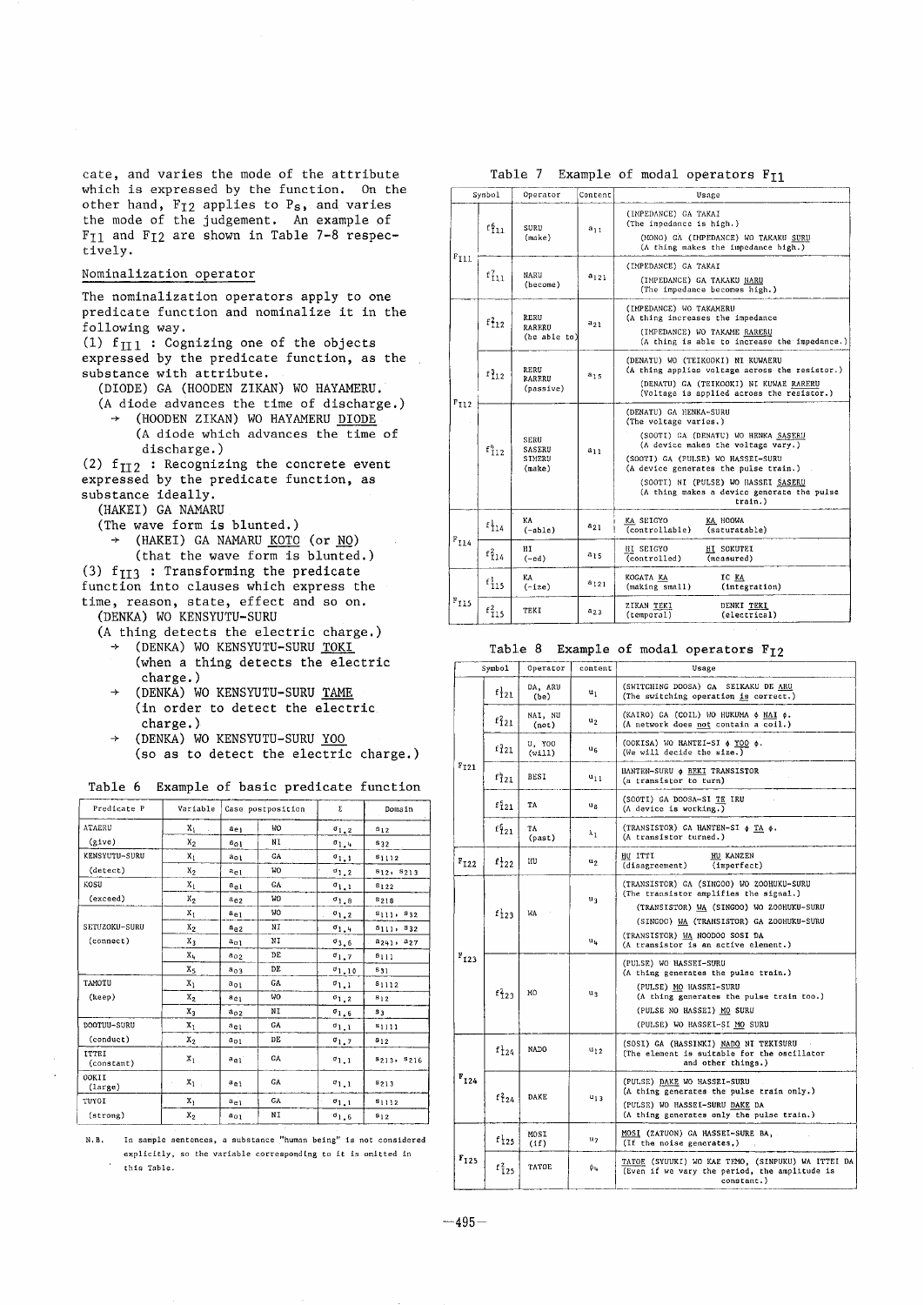(NYUURYOKU SINGO0) WO HENTYOO-SURU

(A thing modulates the input signal.)

- (NYUURYOKU SINGOO) WO HENTYOO-SI TA SINGOO (the signal which is modulated by the input signal.)
- (4)  $f_{II4}$  : Cognizing the only attribute as substance.
	- (PULSE) WO HASSIN-SI WA SURU
	- (A thing generates the pulse train.)
- (5) f $_{\text{II5}}$  : Cognizing the event expressed by the
- predicate function, as substance immediately. (ONDO) GA HENKA-SURU

(A temperature changes.)

- ONDO NO HENKA, or ONDO HENKA
	- (A change in temperature.)

The clause or noun phrase which is produced by the application of the nominalization operator, is substituted in the variable of other predicate function by embedding operator  $f_{\text{III}}$ .

# Connecting operator

A connecting operator joins one predicate function to another coordinately or subordinately. Generally, it corresponds to conjunctions and conjunctive postpositions. Some operators are related to modal operators, attribute adverbs, or variety of predicate. It is classified into following six groups. (1) Conjunctive connecting operator( $f_{\text{IV1}}$ )  $S_1$  : (SYOOHI DENRYOKU) GA TIISAI (The consumption power is small.)  $S_2$  : (SWITCHING ZIKAN) GA MIZIKAI (The switching time is short.)  $\mathsf{s}_1$ \*ITV $1$ \* $\mathsf{s}_2$ (SYOOHI DENRYOKU) GA TIISAKU, (SWITCHING ZIKAN) GA MIZIKAI (The consumption power is small, and the switching time is short.) (2) Simultaneous conjunctive connecting  $operator(f_{\text{TV2}})$  $s_1$  : (TRANSISTOR) WO KUDOO-SURU (A thing drives the transistor.)  $s_2$  : (HOOWADO) WO SEIGYO-SURU (A thing controls the saturation rate.)  $+ S_1 * f_{\text{IV2}} * s_2$ (TRANSISTOR) WO KUDOO-SURU TO DOOZI NI (HOOWADO) WO SEIGYO-SURU (The moment a thing drives the transistor, it controls the saturation rate.) (3) Disjunctive connecting operator( $f_{W3}$ )  $S_1$  : (CONDENSER) WO SETUZOKU-SURU (A person connects a capacitor.)  $S_2$  : (COIL) WO IRERU (A person inserts a coil.)  $+ S_1 * f_{IV3} * s_2$ (CONDENSER) WO SETUZOKU-SURU KA (COIL) WO IRERU (A person connects a capacitor, or inserts a coil.) (4) Causal connecting operator( $f_{\text{IV4}}$ )  $S_1$  : (DENRYUU) GA (SYOTEITI) WO KOSU (The current exceeds the fixed value.) S<sub>2</sub> : (DENATU HENKA) GA SYOOZIRU (The voltage changes.) + SI\*fIV4\*S2 (DENRYUU) GA (SYOTEITI) WO KOSU <u>TO</u> (DENATU HENKA) GA SYOOZIRU (The voltage changes when

the current exceeds the fixed value.)

- $(5)$  Concessive connecting operator( $f_{\text{IV}}$ 5)
- $S_1$  : (SYUUKI) WO KAERU
	- (A person changes the period.)
- $S_2$  : (SINPUKU) GA ITTEI-DA (The amplitude is constant.)
- $+ S_1 * f_{IV5} * S_2$ (SYUUKI) WO KAE TEMO (SINPUKU) GA ITTEI-DA (Even if a person changes the periode, the amplitude is constant.)
- (6) Modificatory operator( $f_{\text{IV6}}$ )
- $S_1$  : (TEIKOO) WO KAISURU
- (Through the resistor)
- S<sub>2</sub> : (BASE) WO (DENGEN) NI SETUZOKU-SURU (A person connects the base to the power source.)

 $+ S_1 * f_{IV6} * S_2$ 

(TEIKO0) WO KAISI TE (BASE) WO (DENGEN) NI SETUZOKU-SURU (A person connects the base to the power source through the resistor.)

Generally, more than one connecting operator is applied in the actual sentences. So we define the universal connecting formula as follows. Let f<sub>II</sub> and f<sub>III</sub> be the nominalization and the embedding operator respectively. An arbitrary predicate function  $A_1$  is expressed by

- $A_i = A_{i_1}^T A_i^T W l^T A_i^T A_i^T W l^T \cdots$
- $\sum_{i=1}^{k}$ i $\sum_{i=1}^{k}$  .  $\sum_{i=1}^{k}$  if  $\sum_{i=1}^{k}$  if  $\sum_{i=1}^{k}$ where  $Ai_k$  is

```
(i) S_{11}
```
(ii)  $[A_1 * f_{\text{IVd}} * A_1]$  (d = 2,3,4,5,6).

Su is the basic predicate function, or the derivative function which is produced by the application of more than one modal operator, and is called unit predicate function. Moreover, the embedding operator is sometimes applied to Su in the following way.

```
\texttt{SultIII-Ai, A2, . . . ., A}, \dots, \texttt{A}_nwhere A^1 = f \prod A^1.
```
# Other operators

When one predicate function is produced by the application of the connecting operator to two functions, the elliptical operator omits the one of the same expression forms in the two functions and anaphoric operator replaces the one of the same expression forms with the pronoun.

## Definition of phrase function

We introduce the phrase function in order to describe the structure of noun phrases or compound words. However, it is not easy to define the phrase function based on the word class, unlike the predicate function. So we classify the phrases according to their content, and define the phrase function based on this classification. An example of phrase function is listed in Table 9.

 $G_1$  is the phrase connected in terms of such relational concepts as position $(r_1)$ , reference  $(r_2)$ , and part( $r_5$ ).  $G_2$  is the phrase formed by cognitive behaviors( $\Psi$ ), such as enumeration( $\psi_{10}$ ,  $\psi_{11}$ ), cognition of one object from the various view point( $\psi$ q), concrete and abstract cognition of one object( $\psi$ 7), and so on. G<sub>3</sub> is the phrase constructed in terms of the relationship( $\sigma_1$ ) between substance and attribute, and the various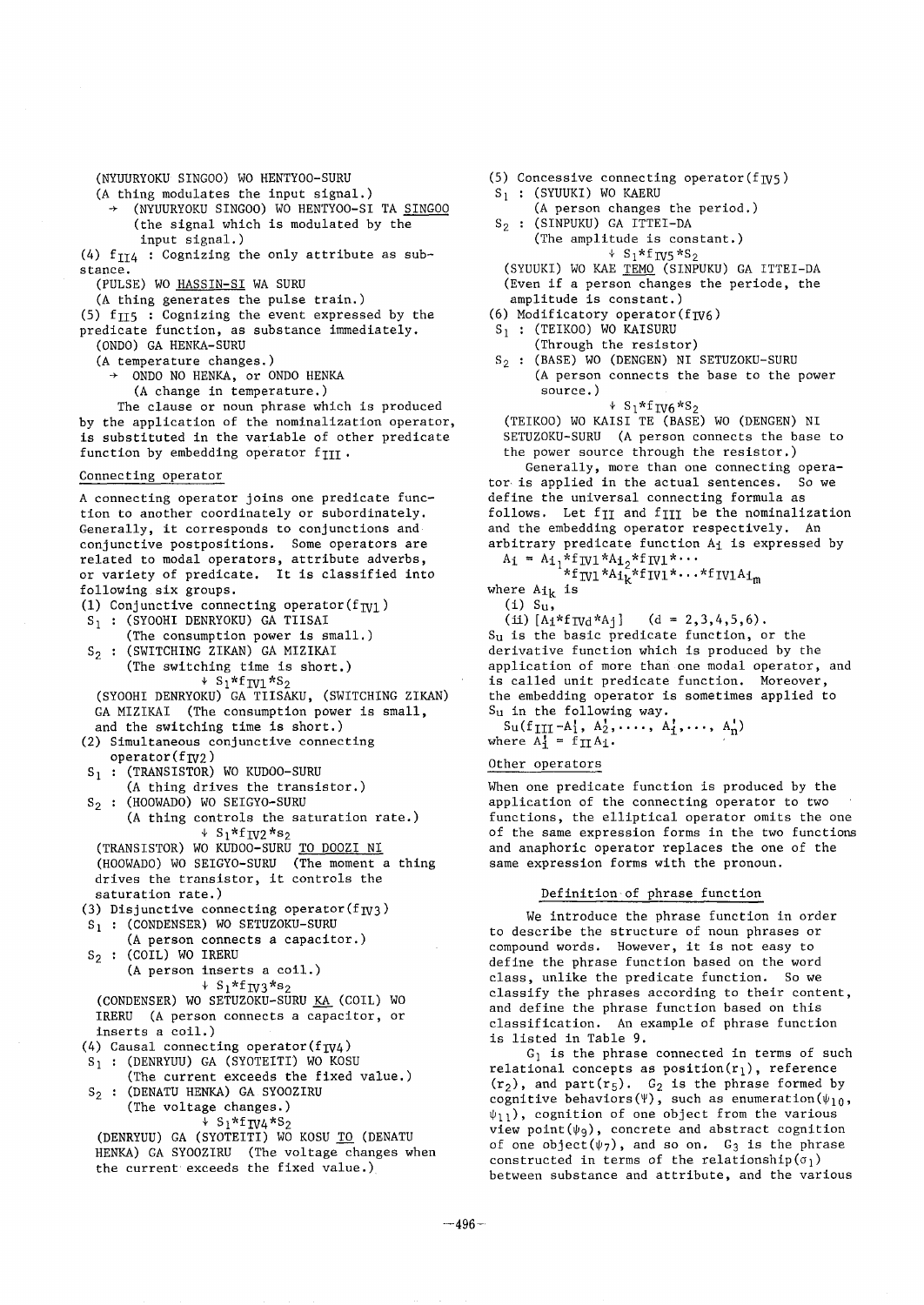connection $(\sigma_3)$  of the same kind of objects.  $G<sub>u</sub>$  is other phrases.

# **Decomposition process**

**The new derivative functions can be produced by the application of the various operators to the basic predicate functions. This means that the sentences with complex syntactic structure correspond to one predicate function. Therefore, the normalization of sentences is the decomposition of the predicate function corresponding to these sentences, into a set of basic predicate functions, phrase functions and operators. In this section, we**  describe the decomposing procedure<sup>4</sup>.

# **Machine dictionary**

**A machine dictionary consists of three elementary dictionaries, that is, word dictionary(WD), predicate function dictionary(PFD) and related concept dictionary(RCD). WD is utilized to acquire the basic linguistic information of each words in input sentences. PFD is given to the candidate word for predicate, such as verb, adjective, and so on, and is used to extract the predicate function from sentences and phrases. RCD is stored with the relation between concepts, and is used for not only the decision of embedded phrase but also the analysis of phrases. Table i0 shows an example of each dictionary.** 

## **Procedural description**

**General flow of decomposition process. The general procedural flow and the data flow of decomposition process are shown in Fig.l and Fig.2 respectively. Input Japanese sentences spelled in Roman letters are segmented word by word with spaces.** 

**Each word is matched with entry words of WD. The word Iist(WLIST) is constructed based on the information from WD. The candidate for predicate (e.g., verb, adjective) is found by searching WLIST from the head of the list. Then, the modal operator**  (F<sub>I11</sub>, F<sub>I12</sub> and F<sub>I21</sub>), embedding operator f<sub>III</sub> and connecting operator F<sub>IV</sub> are extract**ed by investigating the variety and the inflectional form of the predicate or the words which follow the predicate. The extracting method of these operators is shown in Fig.3. The extracted information is stored in FLIST 1 and CLIST. The variables of the predicate function are extracted by reference to PFD. At the same time, the**  modal operators F<sub>I23</sub> and F<sub>I24</sub> are extracted, **if any. If the obligatory variable of the function is omitted, the word whose concept is coincident with the domain of the variable, is found from the extracted word string in WLIST. This is regarded as the application of the elliptical operator. When the embedding operator applies to the predicate, the variety of the nominalization operator and the embedded phrase are** 

|                | Symbol    | Phrase function                                                        | Structure                               | <b>Example</b>                                     |
|----------------|-----------|------------------------------------------------------------------------|-----------------------------------------|----------------------------------------------------|
|                | 8101      | $\frac{1}{2}$ (RYOO $2 \leq x$ ) W KAN                                 | $w/w*r_1$ <sub>2</sub> *P               | RYOO BASE KA<br>(between bases)                    |
|                |           | w <sub>1</sub> w <sub>2</sub> KAN                                      | $w_1/w_2*_{r_12}*P$                     | BASE COLLECTOR KAN<br>(between base and collector) |
|                | 8103      | $(TAHOO NO TA)w_m$                                                     | TAHOO*r <sub>22</sub> *wm               | TAHOO NO KAIRO<br>(another circuit)                |
| G)             | 8105      | $w\{NO  \epsilon\}w_m$                                                 | $W^*$ rsi <sup>*W</sup> m               | THYRISTOR NO GATE<br>(gate of thyristor)           |
|                |           | $w(NO \epsilon)w_m$                                                    | $w_{m}$ *r <sub>51</sub> *w             | TRANSISTOR KAIRO<br>(transistor circuit)           |
|                | 8110      | KAKU w <sub>m</sub>                                                    | KAKU*r <sub>24</sub> *w <sub>m</sub>    | KAKU DIODE<br>(each diode)                         |
|                | 8201      | $w_{m_1}$ {TO OYOBI ,   $\varepsilon$ } $w_{m_2}$ {TO  $\varepsilon$ } | $\psi_{10} - \omega_{m_1}/\omega_{m_2}$ | TEIKOO TO DIODE<br>(resistor and diode)            |
|                | 8202      | $w_m$ , MATAWA $w_m$                                                   | $\psi_{11} - \nu_{m_1}/\nu_{m_2}$       | TEIKOO MATAWA CONDENSER<br>(resistor or capacitor) |
| G 2            | 8203      | $w w_m$                                                                | $\psi$ q-W/W <sub>m</sub>               | PULSE DENATU<br>(pulse voltage)                    |
|                | $g_{20h}$ | $w w_m$                                                                | $\psi_2-w/w_m$                          | ZOOHUKU SAYOO<br>(amplifying operation)            |
| 8301           |           | DAI w wm                                                               | $w - \sigma_{3,1} - \omega_{m}$         | DAI 2 TRANSISTOR<br>(second transistor)            |
|                | 8302      | $w(KO NO   TU NO)w_m$                                                  | $w - 03.2 - w_m$                        | <b>2 KO NO TRANSISTOR</b><br>(two transistors)     |
| G <sub>3</sub> | 8306      | KIZYUN w <sub>m</sub>                                                  | KIZYUN- $\sigma_{1,1}$ -w <sub>m</sub>  | KIZYUN DENGEN<br>(standard power source)           |
|                | 8308      | $w(NO  \epsilon) w_m$                                                  | $w - \sigma_3 - \sigma_0$               | PULSE NO SINPUKU<br>(amplitude of pulse)           |
|                |           | $w(N0 \epsilon)w_m$                                                    | wm-d3.3-W                               | KOO IMPEDANCE SOSI<br>(high impedance element)     |
| $G_{4}$        | 8401      | $(KONO SONO)$ <sub>m</sub>                                             | $D-w_m$                                 | KONO TRANSISTOR<br>(this transistor)               |

### **Table 9 Example of phrase functions**

N.B. w<sub>m</sub> indicates the main component of the phrase.

**Table I0 Structure of machine dictionary**  (a) **Word dictionary** (l~'O)

| Entry word               | Category        | Code | Concept                 | Pointer        |
|--------------------------|-----------------|------|-------------------------|----------------|
| TRANSISTOR(transistor)   | NA              | 300  | $s_{1111}$ ( $\psi_0$ ) |                |
| $G_A(-)$                 | XA              |      |                         |                |
| SETUZOKU (connect)       | VB              | 1010 | $a_{131}$ ( $\psi_0$ )  |                |
| COLLECTOR(collector)     | NA              | 410  | $s_{321}(\psi_0)$       |                |
| DENRYUU (current)        | NA              | 376  | $s_{122}(\psi_0)$       |                |
| SASERU(make)             | TB34            | 24   | $a_{11}(\psi_0)$        |                |
| HENKA (change)           | VB              | 1025 | $a_{121}(\psi_0)$       | $\overline{a}$ |
| RANDOOTAI(semiconductor) | NA              | 343  | $s_{112}(\psi_0)$       | 3              |
| HENTYOO (modulate)       | VB              | 1018 | $a_{111}(\psi_0)$       |                |
| OOKIKU(large)            | $AA_{12}$       | 1206 | $a_{22}(\psi_0)$        |                |
| BEKI(should)             | JJ <sub>L</sub> | 32   | $u_{11}$                |                |
| KONO(this)               | RR              | 112  |                         |                |
| DAI(large)               | RН              | 1206 | $a_{22}(\psi_0)$        |                |

(b) **Predicate function dictionary** (PFD)

| NO. | Number of<br>variable | Designator* | Case<br>postposition               | Number of<br>domain | Domain                                                                             | Character string<br>of predicate |
|-----|-----------------------|-------------|------------------------------------|---------------------|------------------------------------------------------------------------------------|----------------------------------|
|     |                       |             | <b>WO</b><br>NI<br>ΝI<br>DE.<br>DE |                     | $s_{111}, s_{32}$<br>$s_{111}, s_{32}$<br>$a_{2+1}$ , $a_{27}$<br>S111<br>$s_{31}$ | SETUZOKU-SURU                    |
|     |                       |             | GA<br>GA                           |                     | $s_{12}$ , $s_{21}$<br>$s_{1112}$                                                  | HENKA-SURU                       |
|     |                       |             | WO.                                |                     | $s_{12}$<br>$s_{12}$                                                               | HENTYOO-SURU                     |
|     |                       |             | GA                                 |                     | $s_{213}$                                                                          | OOKII                            |

**0(obligatory variable),** l(facultative variable),<br>2(special variable due to f<sup>6</sup>11 and f<sup>1</sup>12), 3(special variable due to f<sub>173</sub>)

(c) **Related concept dictionary** (RCD)

| NO. |                | Number   Variety   Direction   Level* | Related concept         |  |
|-----|----------------|---------------------------------------|-------------------------|--|
|     | $r_{51}$       |                                       | 410, EMITTER**, BASE**  |  |
|     | $r_{51}$       |                                       | $s_{1112}$              |  |
|     | $r_{51}$       |                                       | 300                     |  |
|     | $\sigma_{3,3}$ |                                       | 376, DENATU (voltage)** |  |
|     | 03.4           |                                       | $s_{1111}, s_{1112}$    |  |

\* 0(code), **l(concept) \*\* The code is stored in actual dictionary.** 

**--497--**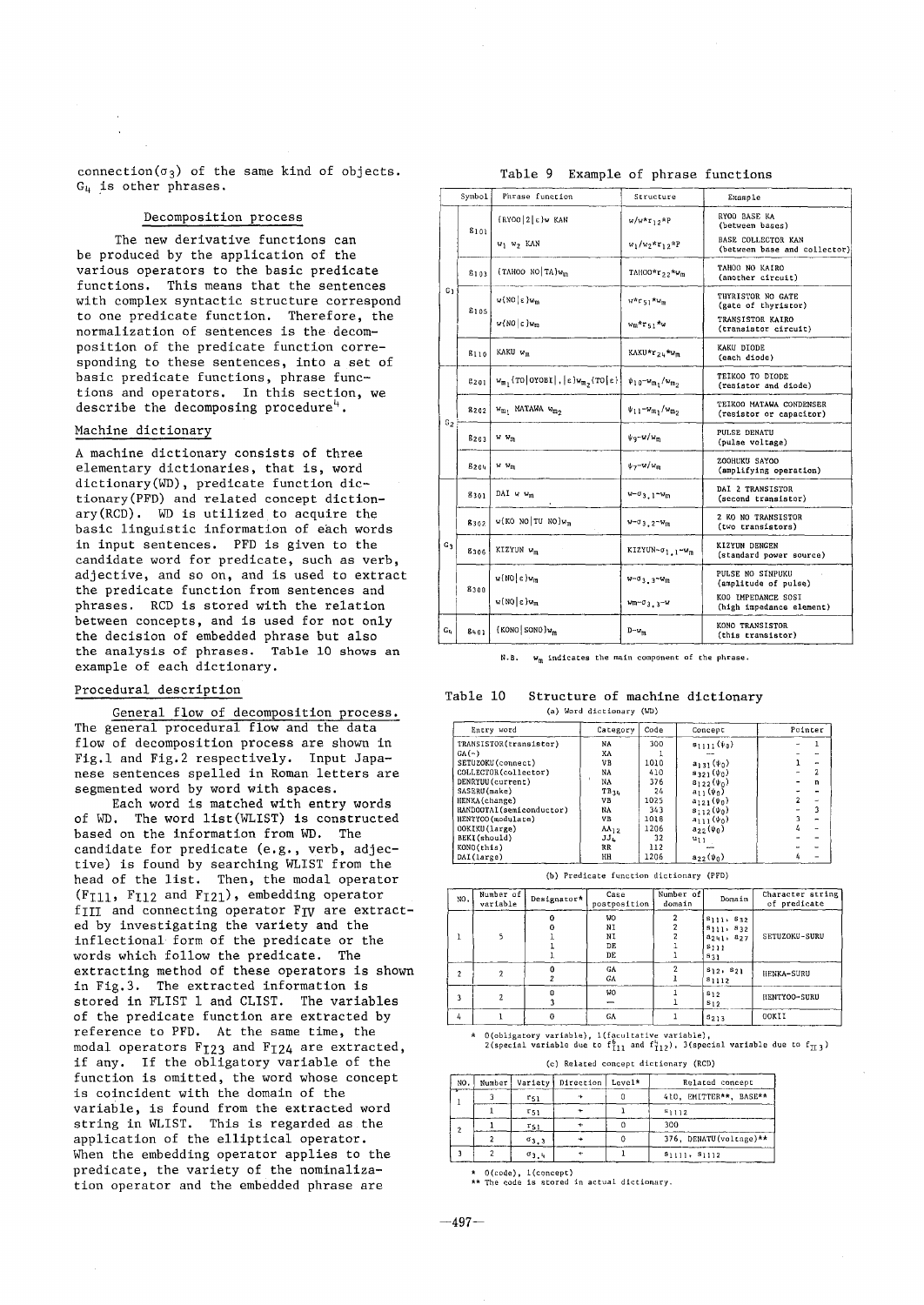**decided. The extracted information is stored FLIST I, and the word strings of the variables are stored in VLIST. These word strings are decomposed into basic predicate functions, nominalization operators and phrase functions, and then stored in FLIST 2 and GLIST. The above procedure are repeated for other predicate candidates. Finally, the connecting formula which indicates the relation among predicate functions are formed by reference to CLIST.** 

**Processing of phrases. At first, the procedure finds the candidate for predicate, such as dynamic attribute noun, declinable word modifying form of common verb, prefix (e.g., "KOO(high)", "TEl(low)", "DAl(large)", ,etc.) and adjective II, from the word strings stored in VLIST. If the candidate is found, the basic predicate function, nominalization operator and embedded word are extracted. If not, the phrase function are extracted. They are classified into three types according to decision method.** 

**[Type I] Phrase functions extracted by the features of their constant. The example are gl01, g201, g301, and so on, in Table 9.**  Their constants, such as "RY00(both)", "KAN (between)", "TAHOO(another)", "DAI", "KO", **etc., are given the priority based on the strength of the connectability to variable, and are stored in constant list. The phrase function of this type is extracted according to priority.** 

**[Type II] Phrase functions extracted by using RCD. The examples are g105, g308, and so on. [Type III] Phrase functions extracted by using the variety or level of word concept. For**  example,  $g_{203}$  is extracted by investigating **whether the upper concepts of both words agree**  with each other or not, and  $g_{204}$  is done by **investigating whether the concept of second word** 



**Fig.2 Data flow of decomposition process** 



**Fig.l Decomposing procedure of Japanese sentences** 



**and embedding operators**